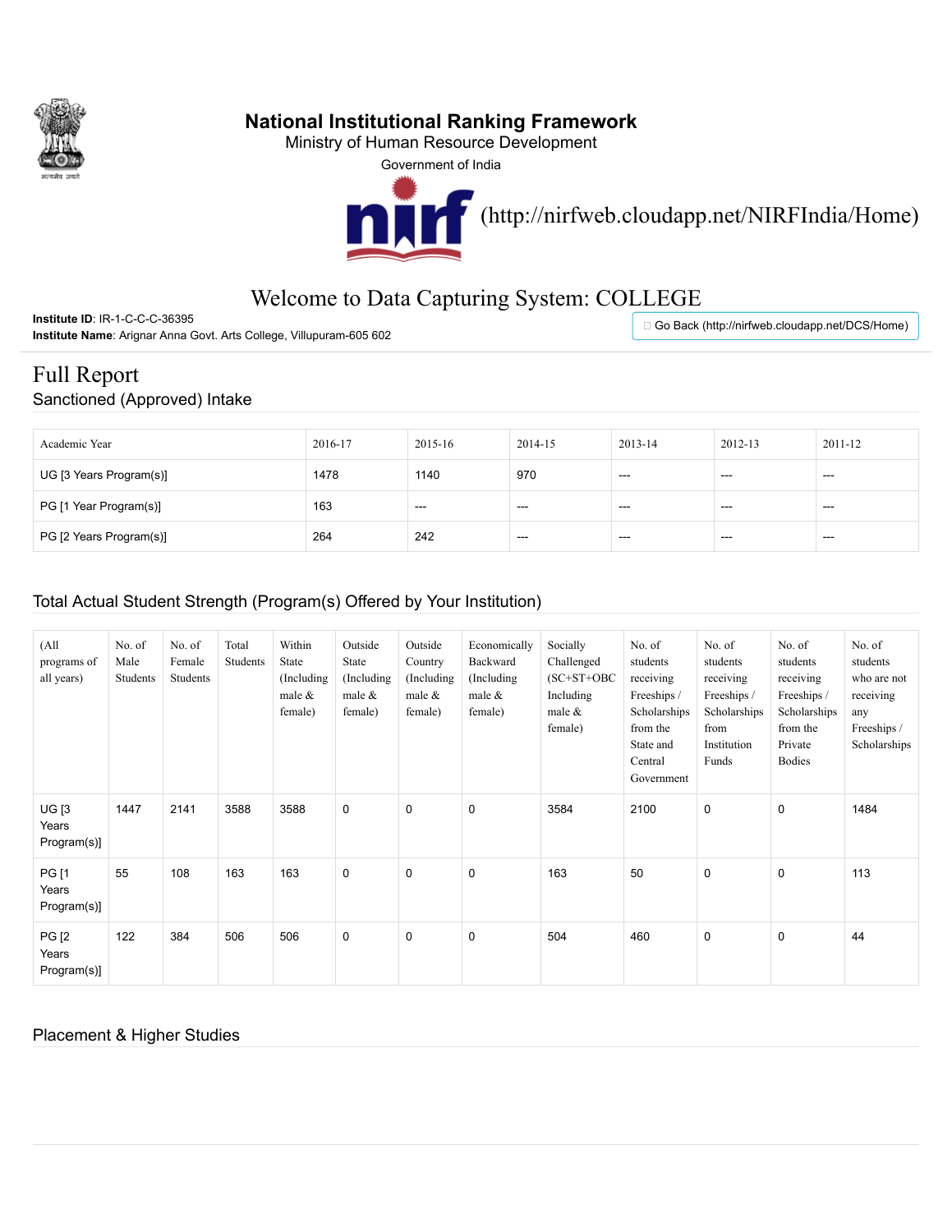#### UG [3 Years Program(s)]: Placement & higher studies for previous 3 years

| Academic<br>Year | No. of first year<br>students intake in<br>the year | No. of first year<br>students admitted<br>in the year | Academic<br>Year  | No. of students<br>admitted through<br>Lateral entry | Academic<br>Year | No. of students<br>graduating in<br>minimum stipulated<br>time | No. of<br>students<br>placed | Median salary of<br>placed<br>graduates (Amount<br>in $Rs.$ ) | No. of students<br>selected for<br><b>Higher Studies</b> |
|------------------|-----------------------------------------------------|-------------------------------------------------------|-------------------|------------------------------------------------------|------------------|----------------------------------------------------------------|------------------------------|---------------------------------------------------------------|----------------------------------------------------------|
| $(2012 -$<br>13) | 0                                                   | 0                                                     | $(2013 -$<br>(14) | $\mathbf 0$                                          | $(2014 -$<br>15) | 0                                                              | 0                            | 0 (Zero)                                                      | 0                                                        |
| $(2013 -$<br>14) | 814                                                 | 766                                                   | $(2014 -$<br>15)  | $\mathbf 0$                                          | $(2015 -$<br>16) | 510                                                            | 43                           | 96000 (Ninty six<br>thousand)                                 | 420                                                      |
| $(2014 -$<br>15) | 970                                                 | 967                                                   | $(2015 -$<br>16)  | $\mathbf 0$                                          | $(2016 -$<br>17) | 401                                                            | 24                           | 96000 (Ninty six<br>thousand)                                 | 341                                                      |

| PG [1 year Program]: Placement & higher studies for previous 3 years |  |  |
|----------------------------------------------------------------------|--|--|
|----------------------------------------------------------------------|--|--|

| Academic<br>Year | No. of first year<br>students intake in the<br>year | No. of first year students<br>admitted in the year | Academic<br>Year | No. of students graduating in<br>minimum stipulated time | No. of<br>students<br>placed | Median salary of placed<br>graduates (Amount in Rs.) | No. of students<br>selected for Higher<br>Studies |
|------------------|-----------------------------------------------------|----------------------------------------------------|------------------|----------------------------------------------------------|------------------------------|------------------------------------------------------|---------------------------------------------------|
| $(2014 -$<br>15) | $\mathbf 0$                                         | 0                                                  | $(2014 -$<br>15) | $\mathbf 0$                                              | 0                            | 0 (Zero)                                             | 0                                                 |
| $(2015 -$<br>16) | 0                                                   | 0                                                  | $(2015 -$<br>16) | 0                                                        | 0                            | 0 (Zero)                                             | 0                                                 |
| $(2016 -$<br>17) | 163                                                 | 163                                                | $(2016 -$<br>17) | 152                                                      | 0                            | 0 (Zero)                                             | 20                                                |

#### PG [2 Years Program(s)]: Placement & higher studies for previous 3 years

| Academic<br>Year | No. of first year<br>students intake in the<br>year | No. of first year students<br>admitted in the year | Academic<br>Year | No. of students graduating in<br>minimum stipulated time | No. of<br>students<br>placed | Median salary of placed<br>graduates (Amount in Rs.) | No. of students<br>selected for Higher<br><b>Studies</b> |
|------------------|-----------------------------------------------------|----------------------------------------------------|------------------|----------------------------------------------------------|------------------------------|------------------------------------------------------|----------------------------------------------------------|
| $(2013 -$<br>14) | 0                                                   | 0                                                  | $(2014 -$<br>15) | $\mathbf 0$                                              | 0                            | $0$ (Zero)                                           | 0                                                        |
| $(2014 -$<br>15) | $\mathbf 0$                                         | 0                                                  | $(2015 -$<br>16) | $\mathbf 0$                                              | 0                            | $0$ (Zero)                                           | 0                                                        |
| $(2015 -$<br>16) | 242                                                 | 232                                                | $(2016 -$<br>17) | 161                                                      | 3                            | 120000 (One lacs twenty<br>thousand)                 | 140                                                      |

### Financial Resources: Utilised Amount for the Capital & Operational expenditure for previous 3 years

| Financial Year                                                                                       | 2016-17                | 2015-16                             | 2014-15                               |
|------------------------------------------------------------------------------------------------------|------------------------|-------------------------------------|---------------------------------------|
|                                                                                                      | <b>Utilised Amount</b> | Utilised Amount                     | Utilised Amount                       |
| Annual Capital Expenditure on Academic Activities and Resources (excluding expenditure on buildings) |                        |                                     |                                       |
| Library                                                                                              | 200000 (Two lacs)      | 150000 (One lacs fifty<br>thousand) | 170000 (One lacs seventy<br>thousand) |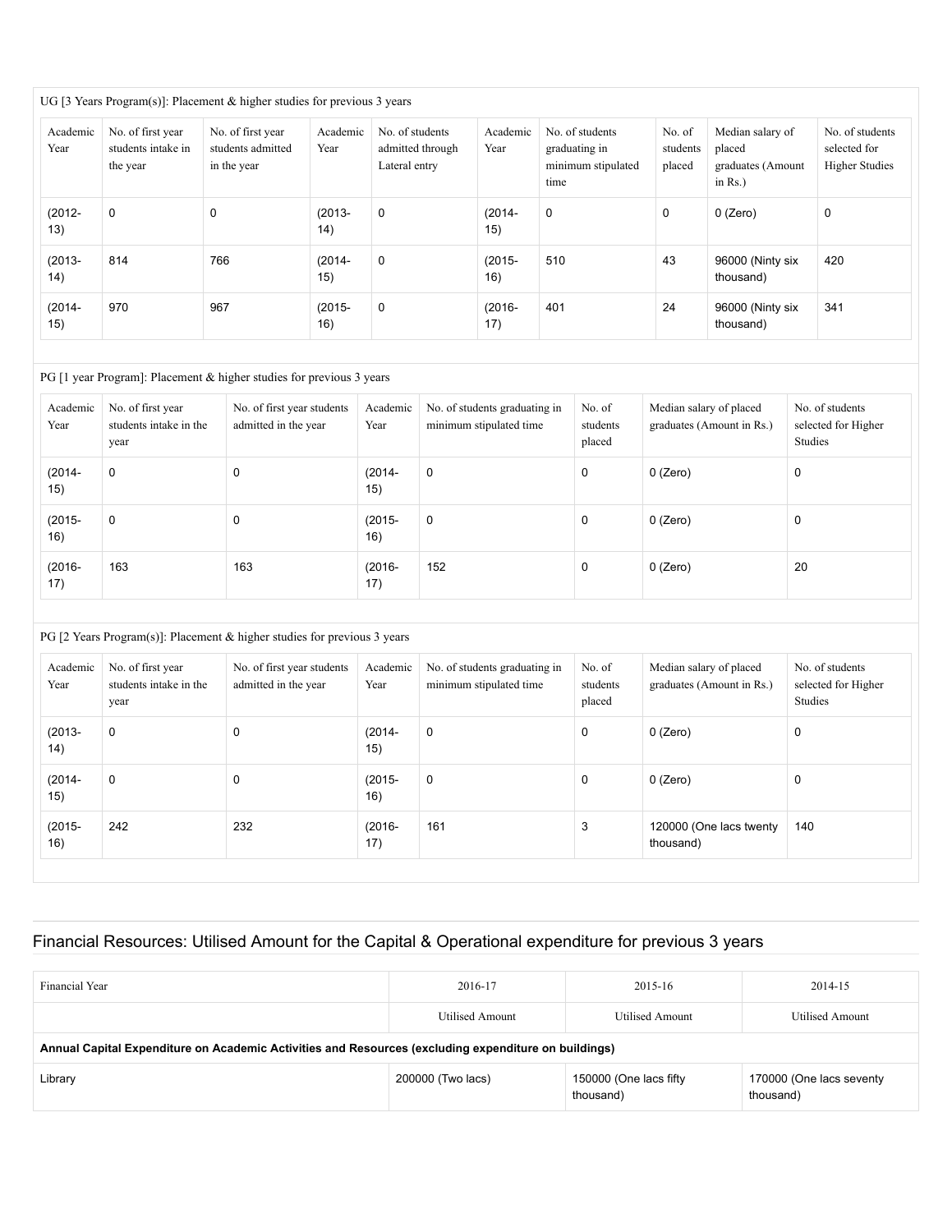| <b>Financial Year</b>                                                                                                                               | 2016-17                                                                                           | 2015-16                                                                                             | 2014-15                                                                                                     |
|-----------------------------------------------------------------------------------------------------------------------------------------------------|---------------------------------------------------------------------------------------------------|-----------------------------------------------------------------------------------------------------|-------------------------------------------------------------------------------------------------------------|
|                                                                                                                                                     | <b>Utilised Amount</b>                                                                            | <b>Utilised Amount</b>                                                                              | <b>Utilised Amount</b>                                                                                      |
| New Equipment for Laboratories                                                                                                                      | 179998 (One lac seventy nine<br>thousand nine hundred ninety<br>eight)                            | 189969 (One lac eighty nine<br>thousand nine hundred sixty<br>nine only)                            | 377692 (Three lacs seventy<br>seven thousand six hundred<br>ninety two only)                                |
| <b>Engineering Workshops</b>                                                                                                                        | 0 (zero zero)                                                                                     | 0 (zero zero)                                                                                       | 0 (zero zero)                                                                                               |
| <b>Studios</b>                                                                                                                                      | 0 (zero zero)                                                                                     | 0 (zero zero)                                                                                       | 0 (zero zero)                                                                                               |
| Other expenditure on creation of Capital Assets (excluding<br>expenditure on Land and Building)                                                     | 175689 (One lacs seventy five<br>thousand six hundred and<br>eighty nine only)                    | 4101136 (Forty lacs one<br>thousand thirty six only)                                                | 4625836 (Forty six lacs twenty<br>five thousand eight hundred<br>thirty six only)                           |
| <b>Annual Operational Expenditure</b>                                                                                                               |                                                                                                   |                                                                                                     |                                                                                                             |
| Salaries (Teaching and Non Teaching staff)                                                                                                          | 106127522 (Ten crores sixty<br>one lacs twenty seven<br>thousand five hundred twenty<br>two only) | 94267956 (Nine crores forty<br>two thousand sixty seven<br>thousand nine hundred fifty six<br>only) | 72717177 (Seven crores<br>seventy seven lacs seventy<br>one thousand one hundred and<br>seventy seven only) |
| Maintenance of Academic Infrastructure or consumables, other<br>running expenditures etc. (excluding maintenance of hostels and<br>allied services) | 2250000 (Twenty lacs fifty<br>thousand)                                                           | $0$ (zero)                                                                                          | 2295000 (Twenty two lacs<br>ninety five thousand only)                                                      |
| Seminars/Conferences/Workshops                                                                                                                      | 60000 (Sixty thousand)                                                                            | 0 (zero zero)                                                                                       | 0 (zero zero)                                                                                               |

# PCS Facilties: Facilities of physically challenged students

| 1. Do your institution buildings have Lifts/Ramps?                                                                                                        | Yes, in some of the<br>buildings |
|-----------------------------------------------------------------------------------------------------------------------------------------------------------|----------------------------------|
| 2. Do your institution have provision for walking aids, includingwheelchairs and transportation from one building to another for handicapped<br>students? | No                               |
| 3. Do your institution buildings have specially designed toilets for handicapped students?                                                                | Yes, in some of the<br>buildings |

# Faculty Details

| Srno           | Name                          | Age | Designation            | Gender | Qualification | Experience<br>(In Months) | Is Associated<br>Last Year | Currently working<br>with institution? | Joining<br>Date     | Leaving<br>Date          | Association<br>type |
|----------------|-------------------------------|-----|------------------------|--------|---------------|---------------------------|----------------------------|----------------------------------------|---------------------|--------------------------|---------------------|
|                | A DANIEL<br><b>AROQUIARAJ</b> | 44  | Assistant<br>Professor | Male   | M. Phil       | 100                       | Yes                        | Yes                                    | $21-02-$<br>2011    | $\sim$ $\sim$            | Regular             |
| $\overline{2}$ | A M AROKIA VIJAYA             | 42  | Assistant<br>Professor | Female | M. Phil       | 26                        | Yes                        | Yes                                    | $12 - 08 -$<br>2016 | $\sim$ $\sim$            | Regular             |
| 3              | A VENKATESAN                  | 44  | Assistant<br>Professor | Male   | M. Phil       | 118                       | Yes                        | Yes                                    | $26-12-$<br>2007    | $\overline{\phantom{a}}$ | Regular             |
| 4              | D RANGANATHAN                 | 40  | Assistant<br>Professor | Male   | M. Phil       | 109                       | Yes                        | Yes                                    | $13 - 10 -$<br>2008 | $\sim$ $\sim$            | Regular             |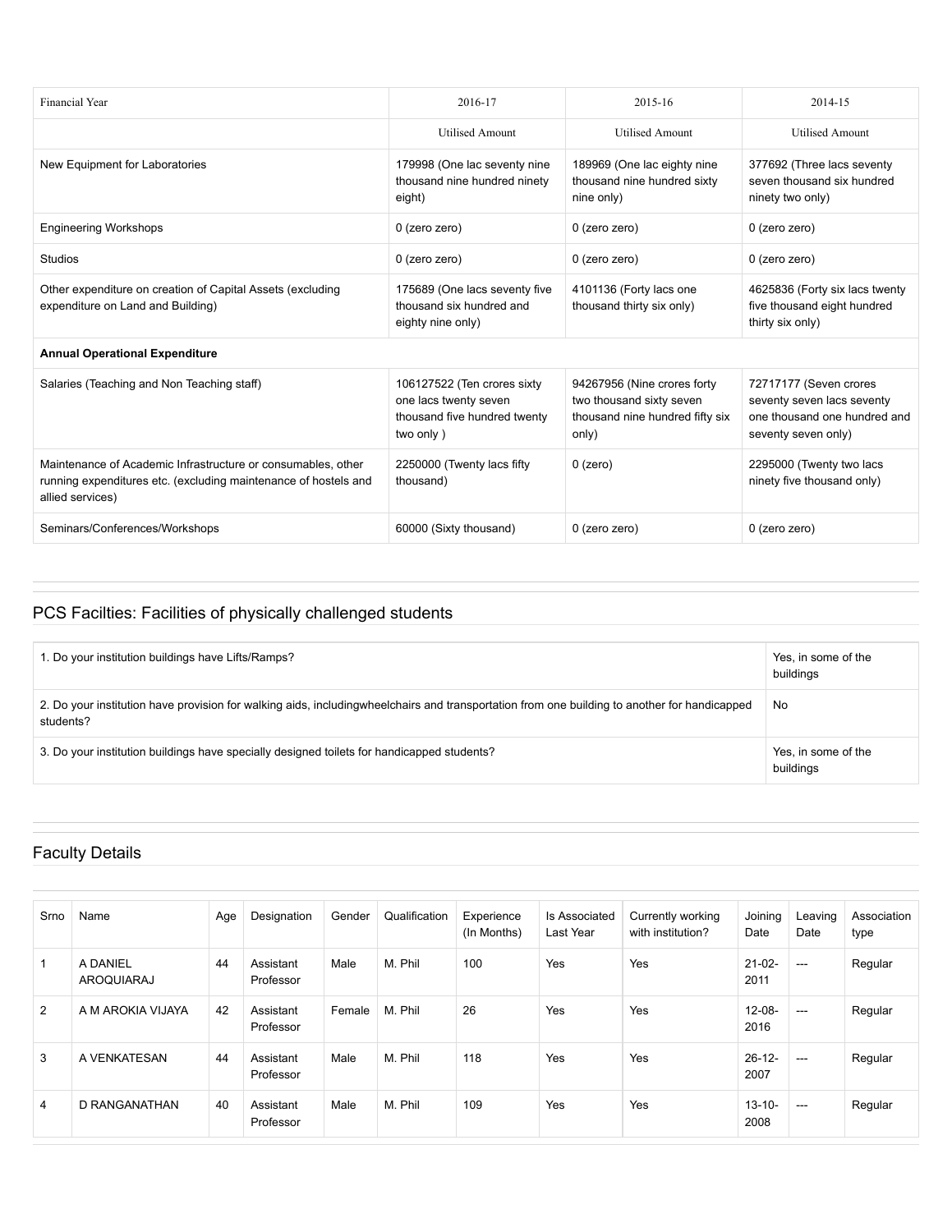| 5              | D SYLVA KERINA<br><b>CHRISTELLA</b>              | 50 | Assistant<br>Professor | Female | M. Phil | 81  | Yes | Yes | $22 - 07 -$<br>2010 | $\sim$                   | Regular                |
|----------------|--------------------------------------------------|----|------------------------|--------|---------|-----|-----|-----|---------------------|--------------------------|------------------------|
| 6              | Dr A ANBUVEL                                     | 41 | Assistant<br>Professor | Male   | Ph.D    | 123 | Yes | Yes | $02 - 02 -$<br>2016 | ---                      | Adhoc /<br>Contractual |
| $\overline{7}$ | Dr A ANNAMALAI                                   | 43 | Assistant<br>Professor | Male   | Ph.D    | 28  | Yes | Yes | $01 - 10 -$<br>2015 | $\overline{\phantom{a}}$ | Regular                |
| 8              | Dr A AROUL DASSE                                 | 54 | Assistant<br>Professor | Male   | Ph.D    | 118 | Yes | Yes | $26 - 12 -$<br>2007 | $\sim$                   | Regular                |
| 9              | Dr A CLAUDE                                      | 44 | Assistant<br>Professor | Male   | Ph.D    | 80  | Yes | Yes | 13-08-<br>2012      | ---                      | Regular                |
| 10             | Dr A LATHA KUMARI                                | 50 | Assistant<br>Professor | Female | Ph.D    | 109 | Yes | Yes | $13 - 10 -$<br>2008 | ---                      | Regular                |
| 11             | Dr A MADAVY                                      | 48 | Associate<br>Professor | Female | Ph.D    | 254 | Yes | Yes | $06-11-$<br>2007    | ---                      | Regular                |
| 12             | Dr A NATARAJAN                                   | 43 | Assistant<br>Professor | Male   | Ph.D    | 123 | Yes | Yes | $03-02-$<br>2016    | ---                      | Adhoc /<br>Contractual |
| 13             | Dr A PRADEEP                                     | 38 | Assistant<br>Professor | Male   | Ph.D    | 108 | Yes | Yes | $07-09-$<br>2011    | ---                      | Regular                |
| 14             | Dr A SUBRAMANI                                   | 54 | Associate<br>Professor | Male   | Ph.D    | 254 | Yes | Yes | 26-08-<br>1996      | ---                      | Regular                |
| 15             | Dr A WILLIAM                                     | 49 | Associate<br>Professor | Male   | Ph.D    | 222 | Yes | Yes | $26 - 12 -$<br>1999 | ---                      | Regular                |
| 16             | Dr B HAMEED BASHA                                | 35 | Assistant<br>Professor | Male   | Ph.D    | 121 | Yes | Yes | $01-02-$<br>2017    | $\sim$                   | Adhoc /<br>Contractual |
| 17             | Dr B KARTHIKEYAN                                 | 51 | Assistant<br>Professor | Male   | Ph.D    | 118 | Yes | Yes | $26 - 12 -$<br>2007 | $\sim$                   | Regular                |
| 18             | Dr B MANIVANNAN                                  | 47 | Assistant<br>Professor | Male   | Ph.D    | 141 | Yes | Yes | $07 - 10 -$<br>2017 | $\overline{\phantom{a}}$ | Adhoc /<br>Contractual |
| 19             | Dr B RAJA<br><b>RAJESWARI</b><br><b>JAYARANI</b> | 40 | Assistant<br>Professor | Female | Ph.D    | 81  | Yes | Yes | 28-02-<br>2011      | $\overline{\phantom{a}}$ | Regular                |
| 20             | Dr B SAMINATHAN                                  | 50 | Assistant<br>Professor | Male   | Ph.D    | 96  | Yes | Yes | 08-09-<br>2011      | $\sim$                   | Regular                |
| 21             | Dr B SENTHILVADIVU                               | 47 | Assistant<br>Professor | Female | Ph.D    | 120 | Yes | Yes | $01 - 06 -$<br>2008 | $\frac{1}{2}$            | Regular                |
| 22             | Dr C LOURDU<br><b>EDISON RAJ</b>                 | 54 | Assistant<br>Professor | Male   | Ph.D    | 27  | Yes | Yes | $01 - 10 -$<br>2015 | $\overline{\phantom{a}}$ | Regular                |
| 23             | Dr C SELVARANI                                   | 49 | Assistant<br>Professor | Female | Ph.D    | 119 | Yes | Yes | $01-02-$<br>2009    | $\frac{1}{2}$            | Regular                |
| 24             | Dr C VIJAYAN                                     | 55 | Associate<br>Professor | Male   | Ph.D    | 228 | Yes | Yes | $14 - 10 -$<br>1998 | $\frac{1}{2}$            | Regular                |
| 25             | Dr D GANESAN                                     | 52 | Associate<br>Professor | Male   | Ph.D    | 254 | Yes | Yes | 26-08-<br>1996      | $\overline{a}$           | Regular                |
| 26             | Dr D KARTHIKEYAN                                 | 42 | Assistant<br>Professor | Male   | Ph.D    | 118 | Yes | Yes | $04-03-$<br>2016    | ---                      | Adhoc /<br>Contractual |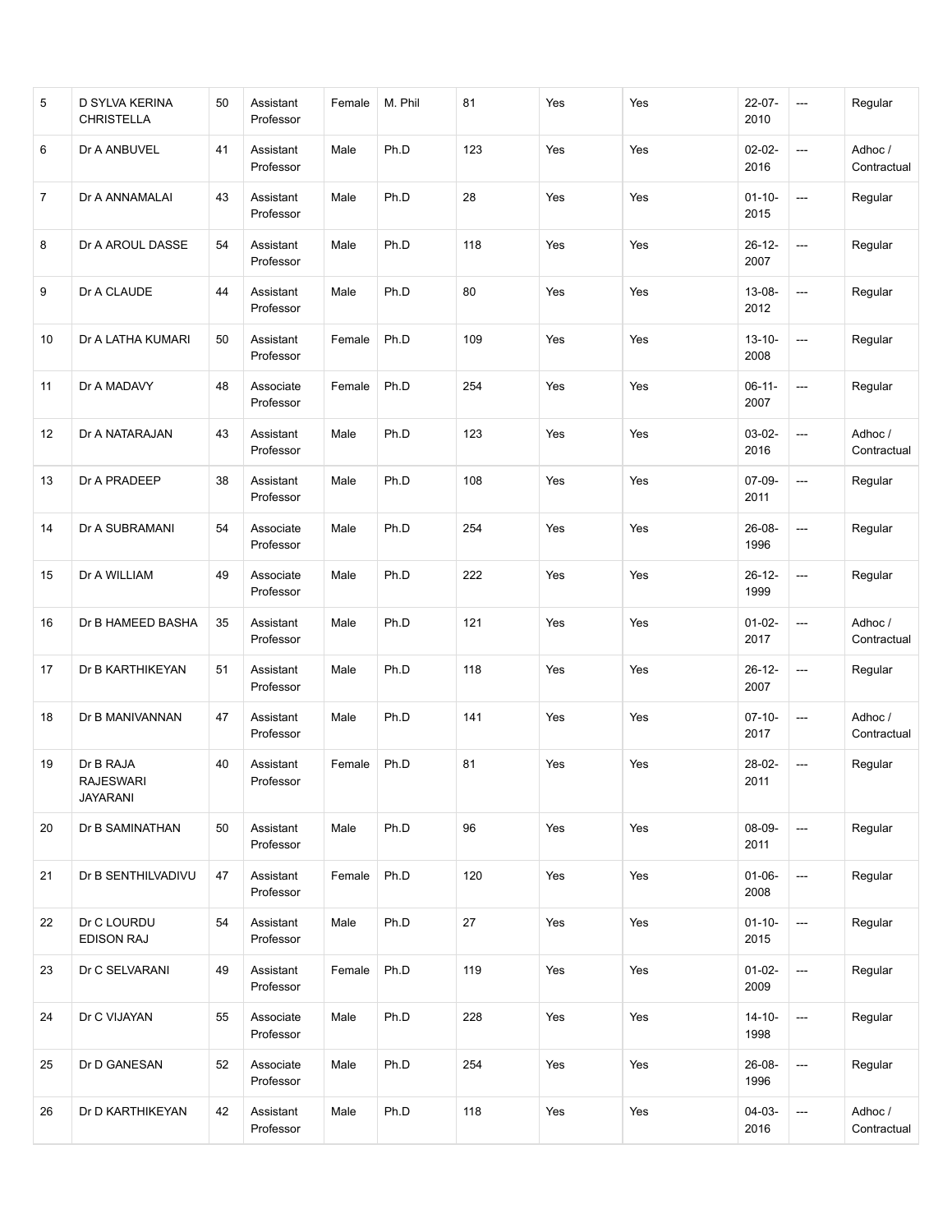| 27 | Dr D MANIKANDAN                       | 42 | Assistant<br>Professor | Male   | Ph.D | 99  | Yes | Yes | $09-07-$<br>2009    | $\sim$                   | Regular                |
|----|---------------------------------------|----|------------------------|--------|------|-----|-----|-----|---------------------|--------------------------|------------------------|
| 28 | Dr D RAJA                             | 55 | Assistant              | Female | Ph.D | 118 | Yes | Yes | $26 - 12 -$         | ---                      | Regular                |
|    | <b>RAJESWARI</b>                      |    | Professor              |        |      |     |     |     | 2007                |                          |                        |
| 29 | Dr D RAMESH                           | 42 | Assistant<br>Professor | Male   | Ph.D | 27  | Yes | Yes | $05 - 10 -$<br>2015 | ---                      | Regular                |
| 30 | Dr E MANIKANNAN                       | 42 | Assistant<br>Professor | Male   | Ph.D | 130 | Yes | Yes | 05-03-<br>2016      | $\hspace{0.05cm} \ldots$ | Adhoc /<br>Contractual |
| 31 | Dr E SUZANNE MARIE<br><b>NAPOLION</b> | 50 | Assistant<br>Professor | Female | Ph.D | 80  | Yes | Yes | 08-08-<br>2013      | ---                      | Regular                |
| 32 | Dr G BOOPATHY                         | 53 | Associate<br>Professor | Male   | Ph.D | 228 | Yes | Yes | $15 - 10 -$<br>1998 | $\sim$                   | Regular                |
| 33 | Dr G GUNASEKAR                        | 40 | Assistant<br>Professor | Male   | Ph.D | 80  | Yes | Yes | 24-05-<br>2004      | $\overline{\phantom{a}}$ | Regular                |
| 34 | Dr G SATHYA                           | 46 | Assistant<br>Professor | Female | Ph.D | 99  | Yes | Yes | 09-07-<br>2010      | $\overline{\phantom{a}}$ | Regular                |
| 35 | Dr K ANANDHI                          | 41 | Assistant<br>Professor | Female | Ph.D | 123 | Yes | Yes | 22-03-<br>2017      | $\overline{\phantom{a}}$ | Adhoc /<br>Contractual |
| 36 | Dr K DEVANADHAN                       | 36 | Assistant<br>Professor | Male   | Ph.D | 121 | Yes | Yes | $07-02-$<br>2017    | $\overline{\phantom{a}}$ | Adhoc /<br>Contractual |
| 37 | Dr K KALAICHELVI                      | 52 | Assistant<br>Professor | Female | Ph.D | 118 | Yes | Yes | $26 - 12 -$<br>2007 | $\hspace{0.05cm} \ldots$ | Regular                |
| 38 | Dr K<br>KANAGASABAPATHY               | 50 | Associate<br>Professor | Male   | Ph.D | 228 | Yes | Yes | $22 - 10 -$<br>1998 | $\cdots$                 | Regular                |
| 39 | Dr K KUMARAN                          | 39 | Assistant<br>Professor | Male   | Ph.D | 121 | Yes | Yes | $03-02-$<br>2016    | $\hspace{0.05cm} \ldots$ | Adhoc /<br>Contractual |
| 40 | Dr K PARTHASARATHI                    | 47 | Assistant<br>Professor | Male   | Ph.D | 180 | Yes | Yes | $02 - 02 -$<br>2016 | $\overline{\phantom{a}}$ | Adhoc /<br>Contractual |
| 41 | Dr K PRAKASH                          | 41 | Assistant<br>Professor | Male   | Ph.D | 96  | Yes | Yes | 12-08-<br>2012      | $\overline{\phantom{a}}$ | Regular                |
| 42 | Dr K R RAJENDIRAN                     | 48 | Assistant<br>Professor | Male   | Ph.D | 128 | Yes | Yes | $07-02-$<br>2017    | ---                      | Adhoc /<br>Contractual |
| 43 | Dr K S SATHEESH<br><b>KUMAR</b>       | 41 | Associate<br>Professor | Male   | Ph.D | 198 | Yes | Yes | $31-08-$<br>2000    | $\hspace{0.05cm} \ldots$ | Regular                |
| 44 | Dr K SAMBATH<br><b>KUMAR</b>          | 42 | Assistant<br>Professor | Male   | Ph.D | 118 | Yes | Yes | $26 - 12 -$<br>2007 | $\hspace{0.05cm} \ldots$ | Regular                |
| 45 | Dr K SETTU                            | 52 | Associate<br>Professor | Male   | Ph.D | 228 | Yes | Yes | $14 - 10 -$<br>1998 | $\overline{\phantom{a}}$ | Regular                |
| 46 | Dr L PANDIYAN                         | 43 | Assistant<br>Professor | Male   | Ph.D | 130 | Yes | Yes | $10-10-$<br>2017    | ---                      | Adhoc /<br>Contractual |
| 47 | Dr L RAVISHANKAR                      | 53 | Associate<br>Professor | Male   | Ph.D | 254 | Yes | Yes | 27-08-<br>1996      | $\hspace{0.05cm} \ldots$ | Regular                |
| 48 | Dr M<br>KALIYAMOORTHY                 | 53 | Associate<br>Professor | Male   | Ph.D | 228 | Yes | Yes | $03-07-$<br>2000    | $\cdots$                 | Regular                |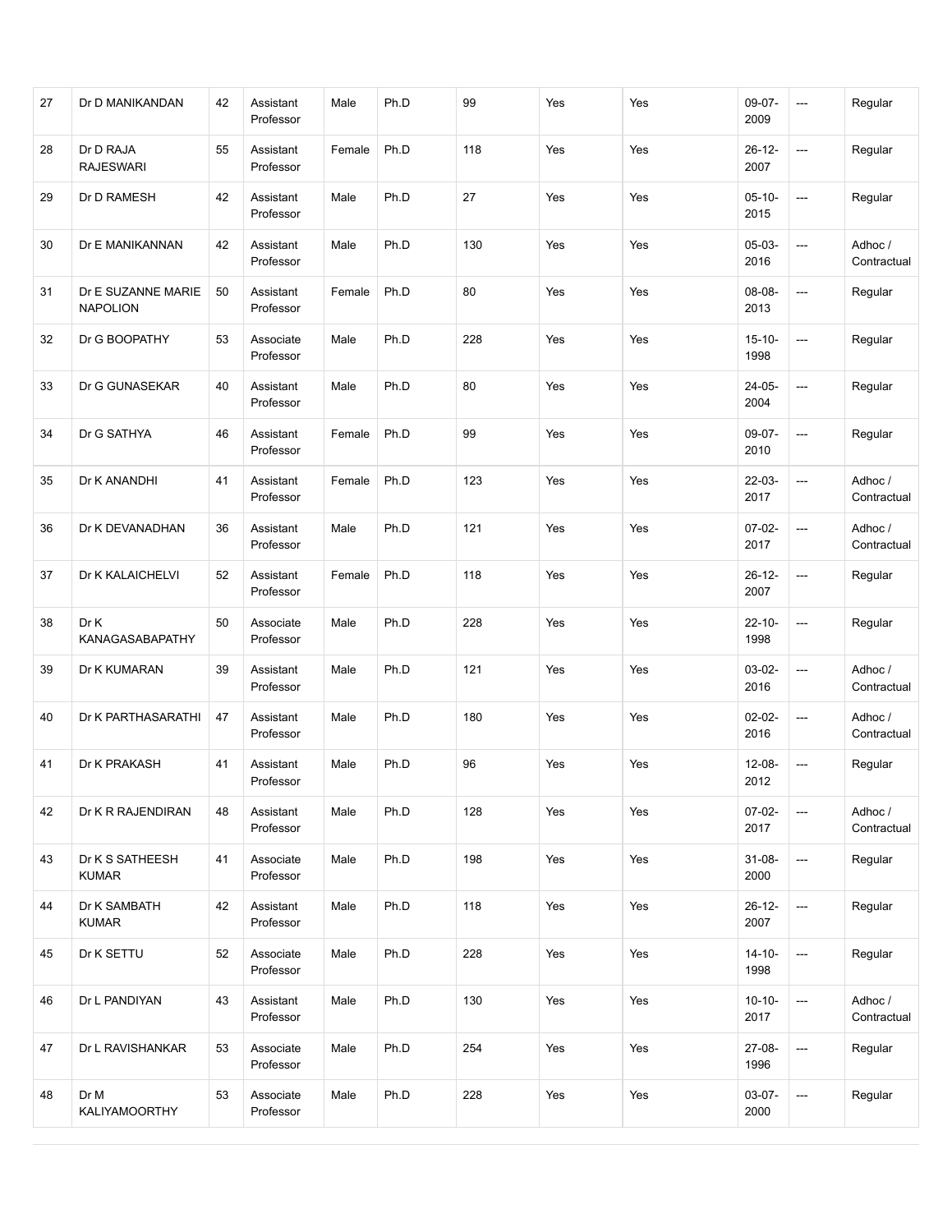| 49 | Dr M RAJAVEL            | 42 | Assistant<br>Professor | Male   | Ph.D | 27  | Yes | Yes | $06-11-$<br>2015    | $\sim$                                             | Regular                |  |
|----|-------------------------|----|------------------------|--------|------|-----|-----|-----|---------------------|----------------------------------------------------|------------------------|--|
| 50 | Dr M RAJENDRAN          | 55 | Assistant<br>Professor | Male   | Ph.D | 168 | Yes | Yes | $12 - 10 -$<br>2017 | Adhoc /<br>---<br>Contractual                      |                        |  |
| 51 | Dr M SENTHILKUMAR       | 45 | Assistant<br>Professor | Male   | Ph.D | 123 | Yes | Yes | $02 - 02 -$<br>2016 | $\overline{\phantom{a}}$                           | Adhoc/<br>Contractual  |  |
| 52 | Dr M SIVARAMAN          | 46 | Assistant<br>Professor | Male   | Ph.D | 108 | Yes | Yes | $03-07-$<br>2009    | $\overline{\phantom{a}}$                           | Regular                |  |
| 53 | Dr N ASHOK KUMAR        | 41 | Assistant<br>Professor | Male   | Ph.D | 108 | Yes | Yes | $13 - 10 -$<br>2008 | $\sim$                                             | Regular                |  |
| 54 | Dr N PARIMALA           | 39 | Assistant<br>Professor | Female | Ph.D | 28  | Yes | Yes | $01 - 08 -$<br>2016 | $\overline{\phantom{a}}$                           | Regular                |  |
| 55 | Dr P AMBALAVANAN        | 56 | Associate<br>Professor | Male   | Ph.D | 353 | Yes | Yes | $04-07-$<br>2016    | $\overline{\phantom{a}}$                           | Regular                |  |
| 56 | Dr P<br>DHANDAYUTHAPANI | 38 | Assistant<br>Professor | Male   | Ph.D | 80  | Yes | Yes | 08-08-<br>2012      | $\overline{\phantom{a}}$                           | Regular                |  |
| 57 | Dr P HAJASHARIF         | 36 | Assistant<br>Professor | Male   | Ph.D | 135 | Yes | Yes | $12 - 10 -$<br>2017 | Adhoc /<br>$\overline{\phantom{a}}$<br>Contractual |                        |  |
| 58 | Dr P MANI               | 56 | Associate<br>Professor | Male   | Ph.D | 360 | Yes | Yes | $19 - 11 -$<br>1987 | $\overline{\phantom{a}}$                           | Regular                |  |
| 59 | Dr P RAVINDIRAN         | 36 | Assistant<br>Professor | Male   | Ph.D | 99  | Yes | Yes | $21-07-$<br>2010    | $\hspace{0.05cm} \ldots$                           | Regular                |  |
| 60 | Dr P SHAKILA            | 43 | Assistant<br>Professor | Female | Ph.D | 141 | Yes | Yes | $02 - 02 -$<br>2016 | ---                                                | Adhoc /<br>Contractual |  |
| 61 | Dr R ASOKAN             | 45 | Assistant<br>Professor | Male   | Ph.D | 118 | Yes | Yes | $26 - 12 -$<br>2007 | $\hspace{0.05cm} \ldots$                           | Regular                |  |
| 62 | Dr R BANUREKA           | 43 | Assistant<br>Professor | Female | Ph.D | 27  | Yes | Yes | $03 - 11 -$<br>2015 | $\overline{\phantom{a}}$                           | Regular                |  |
| 63 | Dr R EZHILARASI         | 37 | Assistant<br>Professor | Female | Ph.D | 80  | Yes | Yes | 28-02-<br>2011      | $\hspace{0.05cm} \ldots$                           | Regular                |  |
| 64 | Dr R MANAVALAN          | 44 | Assistant<br>Professor | Male   | Ph.D | 27  | Yes | Yes | $05 - 11 -$<br>2015 | Regular<br>---                                     |                        |  |
| 65 | Dr R REVATHI            | 46 | Assistant<br>Professor | Female | Ph.D | 27  | Yes | Yes | 29-07-<br>2015      | Regular<br>$\hspace{0.05cm} \ldots$                |                        |  |
| 66 | Dr R SARAVANAN          | 43 | Assistant<br>Professor | Male   | Ph.D | 123 | Yes | Yes | $02 - 02 -$<br>2016 | $\overline{\phantom{a}}$                           | Adhoc /<br>Contractual |  |
| 67 | Dr R SHUNMUGATHAI       | 40 | Assistant<br>Professor | Female | Ph.D | 27  | Yes | Yes | $28-07-$<br>2015    | ---                                                | Regular                |  |
| 68 | Dr R SIVASANKARI        | 34 | Assistant<br>Professor | Female | Ph.D | 27  | Yes | Yes | $11-08-$<br>2016    | ---                                                | Regular                |  |
| 69 | Dr R VIMALADEVI         | 40 | Assistant<br>Professor | Female | Ph.D | 108 | Yes | Yes | $13 - 10 -$<br>2008 | $\hspace{0.05cm} \ldots$                           | Regular                |  |
| 70 | Dr S ARAVAZHI           | 45 | Assistant<br>Professor | Male   | Ph.D | 118 | Yes | Yes | $26 - 12 -$<br>2007 | $\hspace{0.05cm} \ldots$                           | Regular                |  |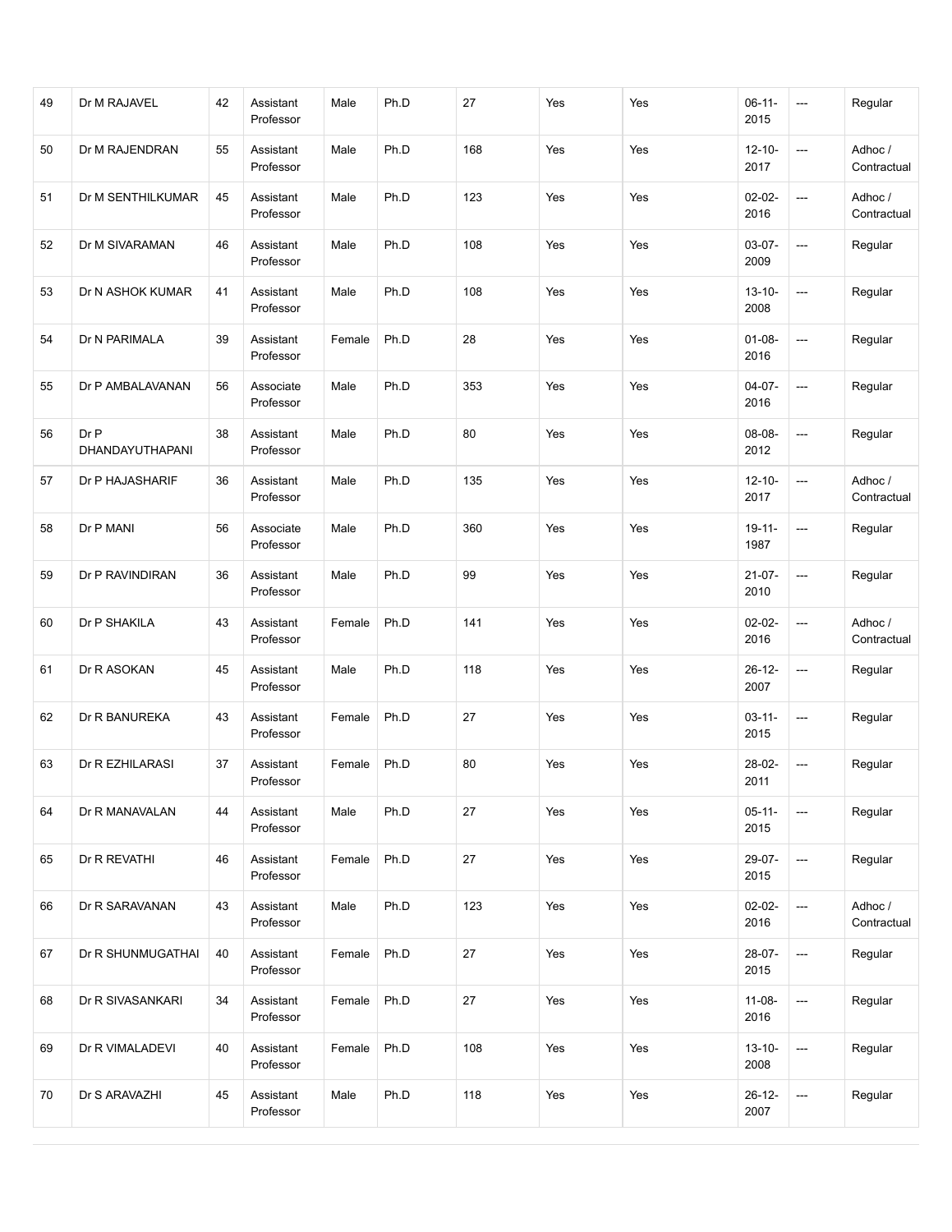| 71 | Dr S DHANAM               | 44 | Assistant<br>Professor | Female | Ph.D    | 118    | Yes | Yes | $26 - 12 -$<br>2007 | $\overline{\phantom{a}}$ | Regular                |  |
|----|---------------------------|----|------------------------|--------|---------|--------|-----|-----|---------------------|--------------------------|------------------------|--|
| 72 | Dr S LAKSHMI              | 44 | Assistant<br>Professor | Female | Ph.D    | 108    | Yes | Yes | $26 - 12 -$<br>2007 | $\hspace{0.05cm} \ldots$ | Regular                |  |
| 73 | Dr S LAKSHMI<br>NARAYANAN | 50 | Assistant<br>Professor | Male   | Ph.D    | 118    | Yes | Yes | $02 - 10 -$<br>2008 | ---                      | Regular                |  |
| 74 | Dr S MAHAVISHNU           | 52 | Associate<br>Professor | Male   | Ph.D    | 240    | Yes | Yes | $04-07-$<br>2000    | $\overline{\phantom{a}}$ | Regular                |  |
| 75 | Dr S MURUGAN              | 43 | Assistant<br>Professor | Male   | Ph.D    | 135    | Yes | Yes | $02 - 02 -$<br>2017 | $\overline{\phantom{a}}$ | Adhoc /<br>Contractual |  |
| 76 | Dr S<br>SACHITHANANTHAM   | 42 | Assistant<br>Professor | Male   | Ph.D    | 99     | Yes | Yes | $03 - 11 -$<br>2015 | $\overline{\phantom{a}}$ | Regular                |  |
| 77 | Dr S SRIDHAR              | 39 | Assistant<br>Professor | Male   | Ph.D    | 117    | Yes | Yes | $02 - 02 -$<br>2016 | $\hspace{0.05cm} \ldots$ | Adhoc /<br>Contractual |  |
| 78 | Dr S SUDARKODI            | 47 | Assistant<br>Professor | Female | Ph.D    | 80     | Yes | Yes | 03-03-<br>2011      | $\overline{\phantom{a}}$ | Regular                |  |
| 79 | Dr S SURESH               | 45 | Assistant<br>Professor | Male   | Ph.D    | 27     | Yes | Yes | $27-07-$<br>2015    | $\cdots$                 | Regular                |  |
| 80 | Dr S YASODHAI             | 45 | Assistant<br>Professor | Female | Ph.D    | 100    | Yes | Yes | $16-07-$<br>2010    | $\hspace{0.05cm} \ldots$ | Regular                |  |
| 81 | Dr T MANIKANDAN           | 41 | Assistant<br>Professor | Male   | Ph.D    | 108    | Yes | Yes | $13 - 10 -$<br>2008 | $\hspace{0.05cm} \ldots$ | Regular                |  |
| 82 | Dr T N GEETHA             | 55 | Assistant<br>Professor | Female | Ph.D    | 118    | Yes | Yes | $27-01-$<br>2008    | $\hspace{0.05cm} \ldots$ | Regular                |  |
| 83 | Dr T RANI                 | 46 | Assistant<br>Professor | Female | Ph.D    | 27     | Yes | Yes | $27-07-$<br>2015    | $\hspace{0.05cm} \ldots$ | Regular                |  |
| 84 | Dr V KALAISELVI           | 44 | Assistant<br>Professor | Female | Ph.D    | 108    | Yes | Yes | $10-02-$<br>2017    | $\overline{\phantom{a}}$ | Adhoc /<br>Contractual |  |
| 85 | Dr V<br>VAITHIYANATHAN    | 37 | Assistant<br>Professor | Male   | Ph.D    | 108    | Yes | Yes | $13 - 10 -$<br>2008 | $\overline{\phantom{a}}$ | Regular                |  |
| 86 | Dr VAI SHANMUGHAM         | 57 | Assistant<br>Professor | Male   | Ph.D    | 31     | Yes | Yes | 04-08-<br>2016      | $\overline{\phantom{a}}$ | Regular                |  |
| 87 | E EZHILMATHI              | 41 | Assistant<br>Professor | Female | M. Phil | 108    | Yes | Yes | $10 - 11 -$<br>2008 | $\overline{\phantom{a}}$ | Regular                |  |
| 88 | <b>G RAVICHANDIRAN</b>    | 47 | Assistant<br>Professor | Male   | M. Phil | 100    | Yes | Yes | 16-07-<br>2010      | $\overline{\phantom{a}}$ | Regular                |  |
| 89 | <b>G SAKTHIVEL</b>        | 44 | Assistant<br>Professor | Male   | M. Phil | 119    | Yes | Yes | $26 - 12 -$<br>2007 | $\overline{\phantom{a}}$ | Regular                |  |
| 90 | <b>J SRIDEVI</b>          | 43 | Assistant<br>Professor | Female | M. Phil | 118    | Yes | Yes | $27-01-$<br>2008    | $\hspace{0.05cm} \ldots$ | Regular                |  |
| 91 | K ANBUMOZHI               | 55 | Assistant<br>Professor | Female | M. Phil | 119    | Yes | Yes | $26 - 12 -$<br>2007 | $\hspace{0.05cm} \ldots$ | Regular                |  |
| 92 | M CHINNADURAI             | 33 | Assistant<br>Professor | Male   | M. Phil | $27\,$ | Yes | Yes | $10-08-$<br>2016    | $\hspace{0.05cm} \ldots$ | Regular                |  |